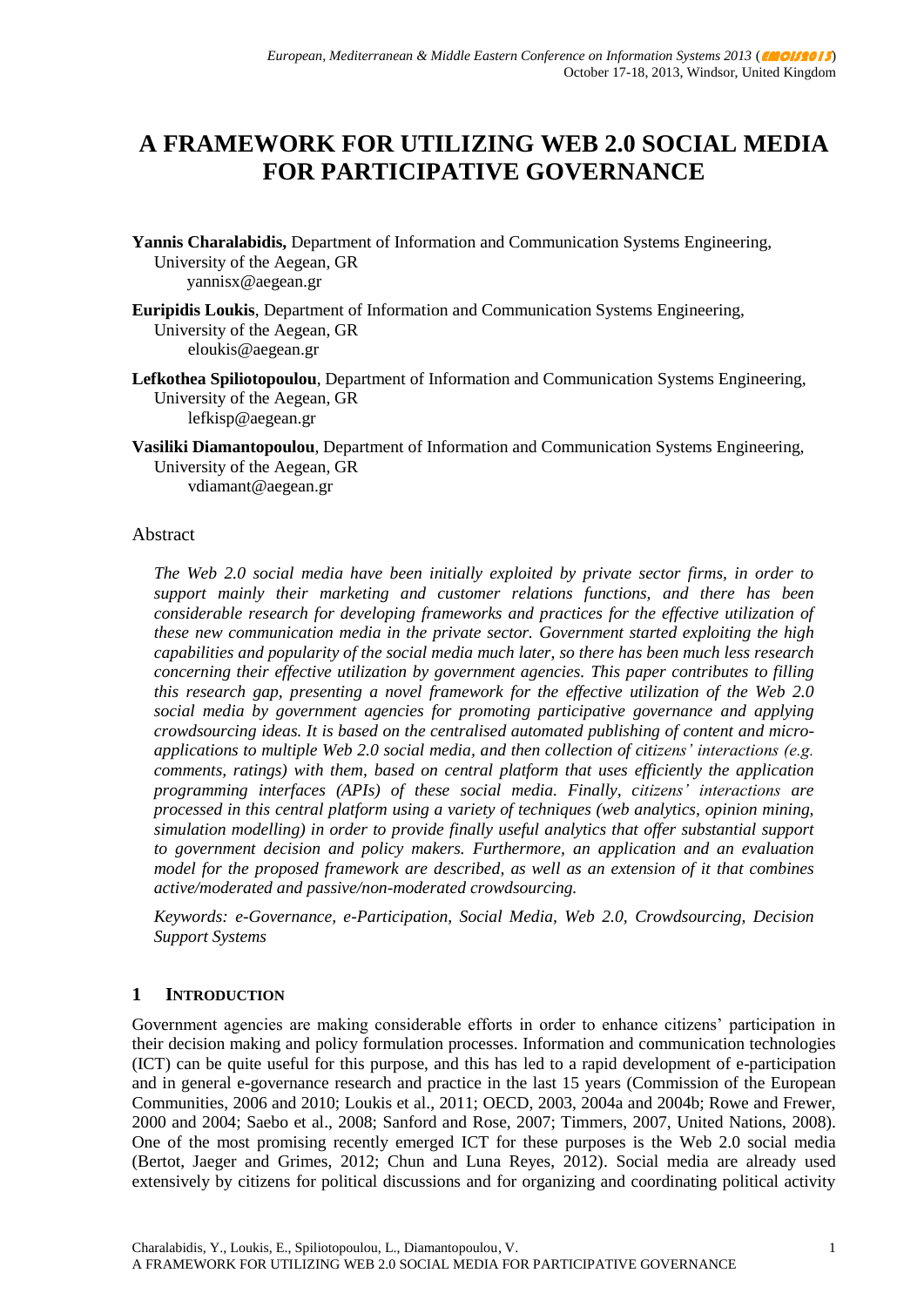(Agarwal et al., 2011; Larsson and Moe, 2011), so government cannot be absent from them. These new communication channels have been initially exploited by private sector firms, in order to support mainly their marketing and customer relations functions, and there has been considerable research for developing frameworks and practices for the effective utilization of these new communication media in the private sector (Constantinides, 2009 and 2010; Dwivedi et al., 2011; Evans, 2010). Government started exploiting the high capabilities and popularity of the social media much later, so there has been much less research concerning their effective utilization by government agencies.

This paper contributes to filling this research gap, presenting a novel framework for the effective utilization of Web 2.0 social media by government agencies for promoting participative governance and applying crowdsourcing ideas. It is based on the centralised automated publishing of content and micro-applications to multiple Web 2.0 social media (each of them attracting different citizens' groups), and then collection of citizens" interactions with them (e.g. comments, ratings), based on a central platform using efficiently the application programming interfaces (APIs) of these social media. Finally, it includes sophisticated processing citizens' interactions in this central platform using a variety of techniques (web analytics, opinion mining, simulation modelling) in order to provide useful analytics that support government decision and policy making. Furthermore, an application model has been developed for this framework, as well as a model for its evaluation based on a number of pilot applications of it. This framework is being developed, elaborated and tested within the European research project PADGETS ("Policy Gadgets Mashing Underlying Group Knowledge in Web 2.0 Media" – for more details see http://www.padgets.eu/) supported by the "ICT for Governance and Policy Modelling" research initiative of European Commission. An extension of it aiming to combine active (moderated) and passive (non-moderated) crowdsourcing is developed as part of the European research project NOMAD ("Policy Formulation and Validation through Non-moderated Crowdsourcing" – for more details see http://www.nomad-project.eu/).

In the following sections, we will first analyse the theoretical background (section 2), and then we describe the proposed framework (section 3) and the architecture of the ICT-platform required for its application, with main emphasis on the decision support functionality (section 4), and its political value and novelty (section 5). Next the application model of it is presented (section 6), followed by its evaluation model (section 7). Finally, its extension towards the combination of active with passive crowdsourcing is outlined (section 8) and then the conclusions are summarized (section 9).

# **2 BACKGROUND: COMBINING WEB 2.0 AND PARTICIPATIVE POLICY MAKING**

Web 2.0 has recently emerged as a novel combination of technologies, applications and values (O"Reilly, 2005; Osimo, 2008). Its technologies, such as XML, Open API, Flash, Ajax, focus on increasing usability, integration and re-use of web applications. Based on the aforementioned technologies, applications have already been developed providing the ability to create, publish and share content and collaborate: Blogs, Wikis, RSS Feeds, Social Networking Sites, Virtual Spaces are some examples of such applications. At the beginning, Web 2.0 was used as a mean for social communication, while later it was used by the private sector mostly for marketing and promoting customers" relations (Constantinides, 2009 and 2010). Recently, there is a shift towards the use of Web 2.0 applications by the public sector, not only for public relations, but also for more complicated and significant tasks, such as knowledge management, law enforcement, and public participation (Osimo, 2008; Punie et al., 2009; Chun and Luna Reyes, 2012).

Public participation plays an important role in modern government, as increasing citizens' involvement is a fundamental component of "Good Governance", of critical importance for the quality of government decision and policy making (Commission of the European Communities, 2009). This happens because government decision and policy making problems increasingly become 'wicked' problems, according to the analysis of Rittel and Webber (1973). In particular, societies become more and more heterogeneous and pluralistic in terms of culture, values, concerns and lifestyles, and this makes government decision and policy making problems "wicked", i.e., lacking clear and widely agreed definition and objectives, and having many stakeholders with different and heterogeneous problem views, values, concerns and objectives. These problems demand a highly sophisticated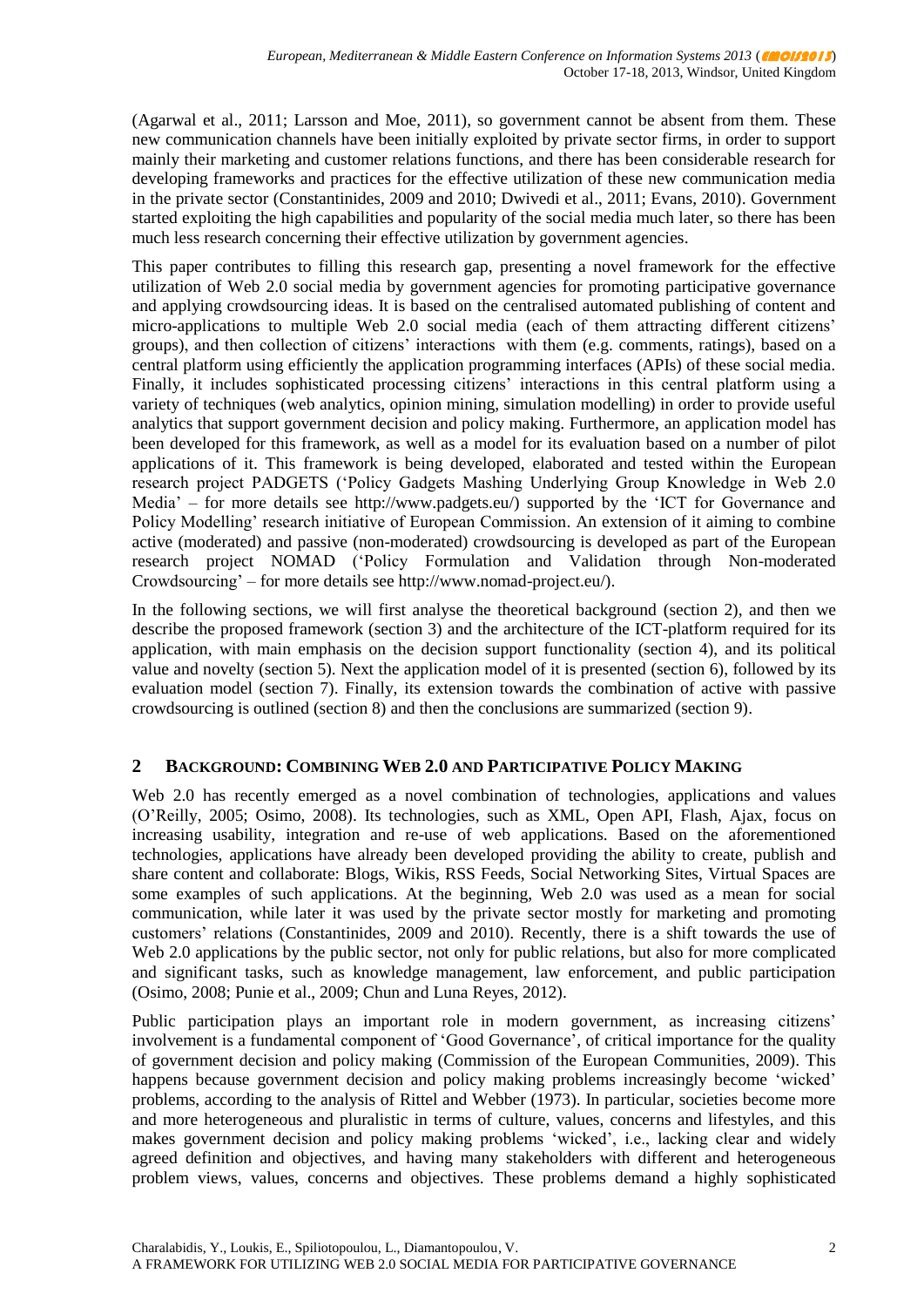approach, which includes a combination of public participation and consultation on the one hand and technocratic analysis on the other (Kunz and Rittel, 1979; Conklin and Begeman, 1989; Conklin, 2003). For this reason in many countries governments promote public participation by supporting different types of interactions with the affected groups of citizens during the policy-making life cycle (Charalabidis et al., 2011), such as:

- Information Provision: governments produces and delivers the information to citizens ('one-way' relation)
- Consultation: citizens provide governments with opinions on issues that have been raised (asymmetric "two-way" relation)
- Active participation: citizens propose new policy issues and discussion topics along with those presented by governments helping them formulate the policy agenda (symmetric "two-way" relation)

Therefore an important component of public participation is the consultation of different stakeholders and negotiations among them and with government, in order to formulate a common definition of the problem and the targeted objectives. Having this as base, in the next phase, we can proceed to the technocratic analysis by experts using mathematical optimization algorithms for the well-defined (in this phase) problem. Additional research on this approach has revealed that the solution of such wicked policy problems can be supported by information systems that allow stakeholders to enter relevant 'topics', 'questions', 'ideas' and 'arguments' (positive and negative ones), which are called "Issue Based Information Systems" and are able to stimulate and promote a controlled and productive way of discussion and reasoning (Kunz and Rittel, 1979). The rapid penetration of Web 2.0 social media creates more opportunities for a wider application of these approaches, involving more citizens and social groups on a decision or policy making problem that government is facing. Social media allow government agencies to collect stakeholders' knowledge and opinions in an efficient way and at a low cost. Furthermore, they enable the application of crowdsourcing ideas (Brabham, 2008) in the public sector, which can be quite beneficial. Management literature has been discussing for long time the capability of a large network of people connected through ICT, termed as "crowd", to perform successfully difficult design and problem solving activities (Lévy, 1997). This collective intelligence has recently started being exploited systematically by organizations. This practice is referred to as "crowd-sourcing", defined as "the act of a company or institution taking a function once performed by employees and outsourcing it to an undefined (and generally large) network of people in the form of an open call. This can take the form of peer-production (when the job is performed collaboratively), but is also often undertaken by sole individuals" (Howe, 2006).

However, the practical application of the above ideas will lead to a collection of large amounts of content generated by citizens in various Web 2.0 social media on the particular decision or policy making problem we are dealing with, which needs to be analysed in order to calculate useful analytics that offer substantial support to government decision and policy makers. This necessitates the development of appropriate decision support systems (DSS) that can increase the quality of the decision making process (Beers et al., 2002; Shim et al., 2002; Courtney, 2001; Sterman, 1994). Simon (1960) described the decision-making process as a set of three phases: intelligence, design and choice. Intelligence means searching the environment for problems, which is the fundamental need before making decisions; design includes all the development of alternative ways of solving the problem; choice consists of the alternatives" analysis and the choice of the most appropriate of them for implementation. Once the problem is recognized, it is defined with the creation of mathematical models. Alternative solutions are created and models are developed in order to analyze the multiple alternatives. The choice is finally made and the appropriate alternatives are implemented. Therefore it is necessary to develop appropriate DSS that support all the above phases of the decision-making process, exploiting to the highest possible extent the citizens-generated content collected from social media. In the government context the traditional DSS need to be combined with e-participation (Benčina, 2007; Kamel, 1998), in order to bring the needed functionality to the decision makers.

Furthermore, since a large part of this citizens-generated content to be collected from social media will be in textual form, opinion mining, defined as the advanced processing of sentiments, feelings, opinions and emotions found or expressed in a text (Maragoudakis et al., 2011), will be a critical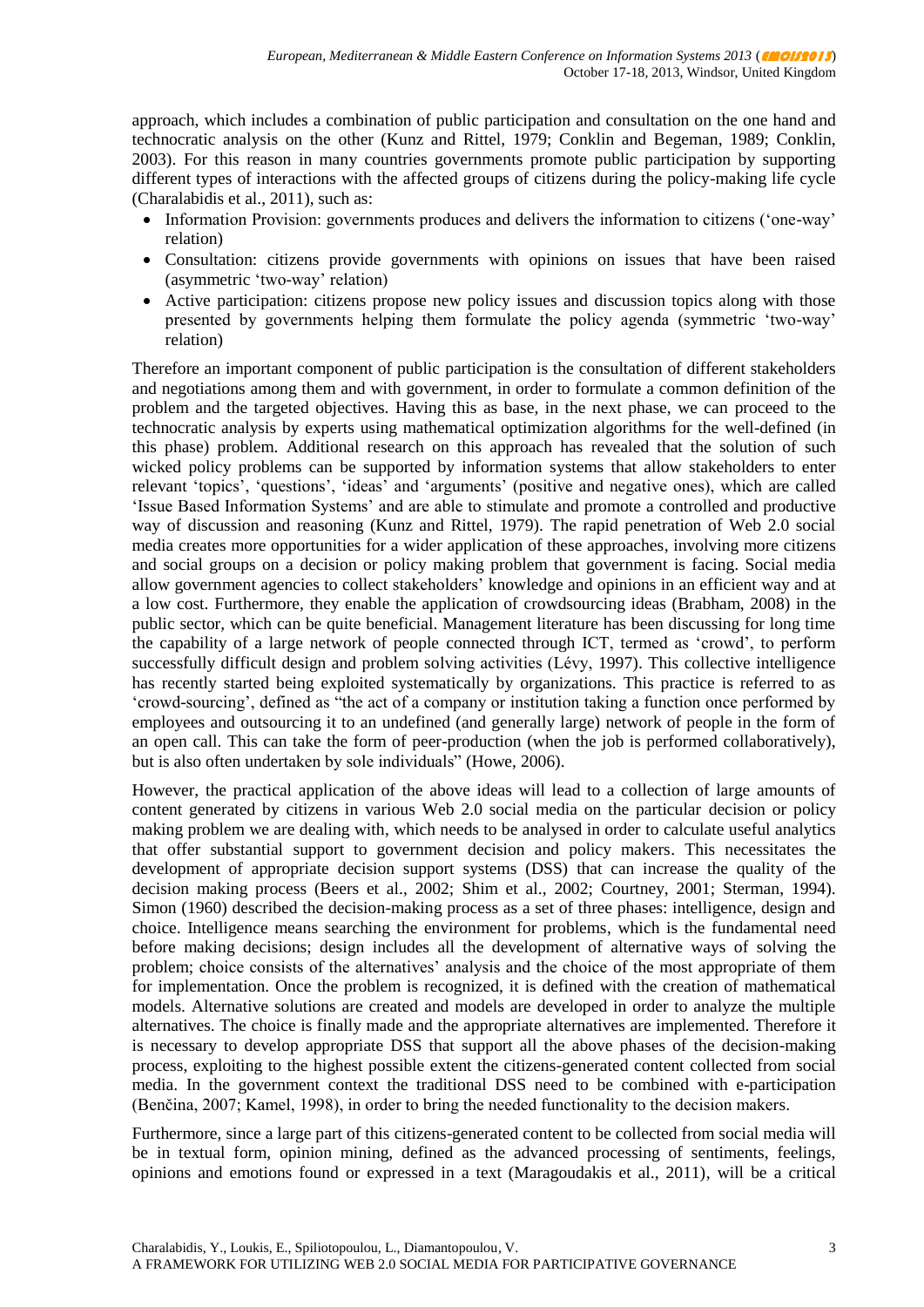technology for these government DSS. Living in the era of "social web", citizens create in Web 2.0 social media various types of content, most of which are expressed in the form of text and especially in the form of opinions; it is important to identify the main issues posed by citizens (issues extraction) on the particular decision and policy making we are dealing with, and also the corresponding sentiments or feelings (positive, neutral or negative – sentiment analysis). This first started in the private sector, as firms wanted to analyse comments and reviews about their products made from online users in various websites, in order to draw conclusions as to whether users like the specific products or not (through sentiment analysis), the particular features of the products that users have commented (through issues extraction) and the orientations (positive, negative or neutral) of these comments (through sentiment analysis). These can be applied in the public sector as well, since content created in the Web is a valuable source of information useful for government decision and policy making.

Summarizing, the nature of government decision and policy making problems (that increasingly become 'wicked problems') necessitate stakeholders' participation and consultation, and the Web 2.0 social media can play an important role in this direction, and enable the application of crowdsourcing ideas in the public sector. However, the collection of a large amount of citizens-generated content from various social media on a particular decision or policy making problem we are dealing with, necessitates the development of appropriate DSS for processing it and converting it into useful analytics, which should make use of advanced processing techniques, with opinion mining being definitely the most critical of them.

#### **3 THE PROPOSED FRAMEWORK**

The proposed framework for exploiting Web 2.0 social media by government agencies in order to promote participative governance is based on the aforementioned background, and connects two established domains: the domain of mashup-based web applications (gadgets) development (which is a development paradigm that characterises the Web 2.0), and the domain of simulation modelling for the analysis of complex systems behaviour. It is based on a central ICT platform that offers to policy makers the ability to create graphically policy related content and micro-applications to be deployed in the multiple Web 2.0 social media, in order to convey messages concerning a specific policy to citizens and interact with them. In this sense, it introduces the concept of Policy Gadget (Padget), presenting a micro web application or content that combines a message on a certain policy with underlying group knowledge in social media platforms and interacts with end users in order to forward their feedback to policy makers. This central platform can be used by government policy makers in order to publish the abovementioned policy-related content and deploy these micro web applications to multiple social media, and then collect users" interactions with them (comments, votes, etc.) efficiently, all in an automated manner using their application programming interfaces (API). The collected data will be processed through advanced methods (analytics, opinion mining, simulation modelling). The basic approach adopted by our proposed framework is illustrated in Figure 1.

Government agencies can use this platform to develop political campaigns on various topics with policy-related content in order to initiate relevant discussions in various social media. For this purpose, a set of relevant multimedia content will be initially created (e.g. description, video, images, etc.) and then it will be distributed to multiple Web 2.0 social media according to the type of content each of them can host, e.g. videos in YouTube, images in Picasa, short texts in Twitter, longer texts in blogs, etc. In particular, the categories of social media that are targeted for exploitation are the following:

- Platforms for Communications, e.g. Blogs, Forums, Social Networking Sites, Social Network Aggregation Sites, Event Sites
- Platforms for Collaboration, e.g. Social Bookmarking Sites, Social News, Opinion Sites, Wikis
- Platforms for Multimedia and Entertainment, e.g. Photo Sharing, Video Sharing, Live Casting, Virtual World Sites
- Platforms for News and Information, e.g. Google News, Institutional sites with high number of visitors (Human Rights, WWF)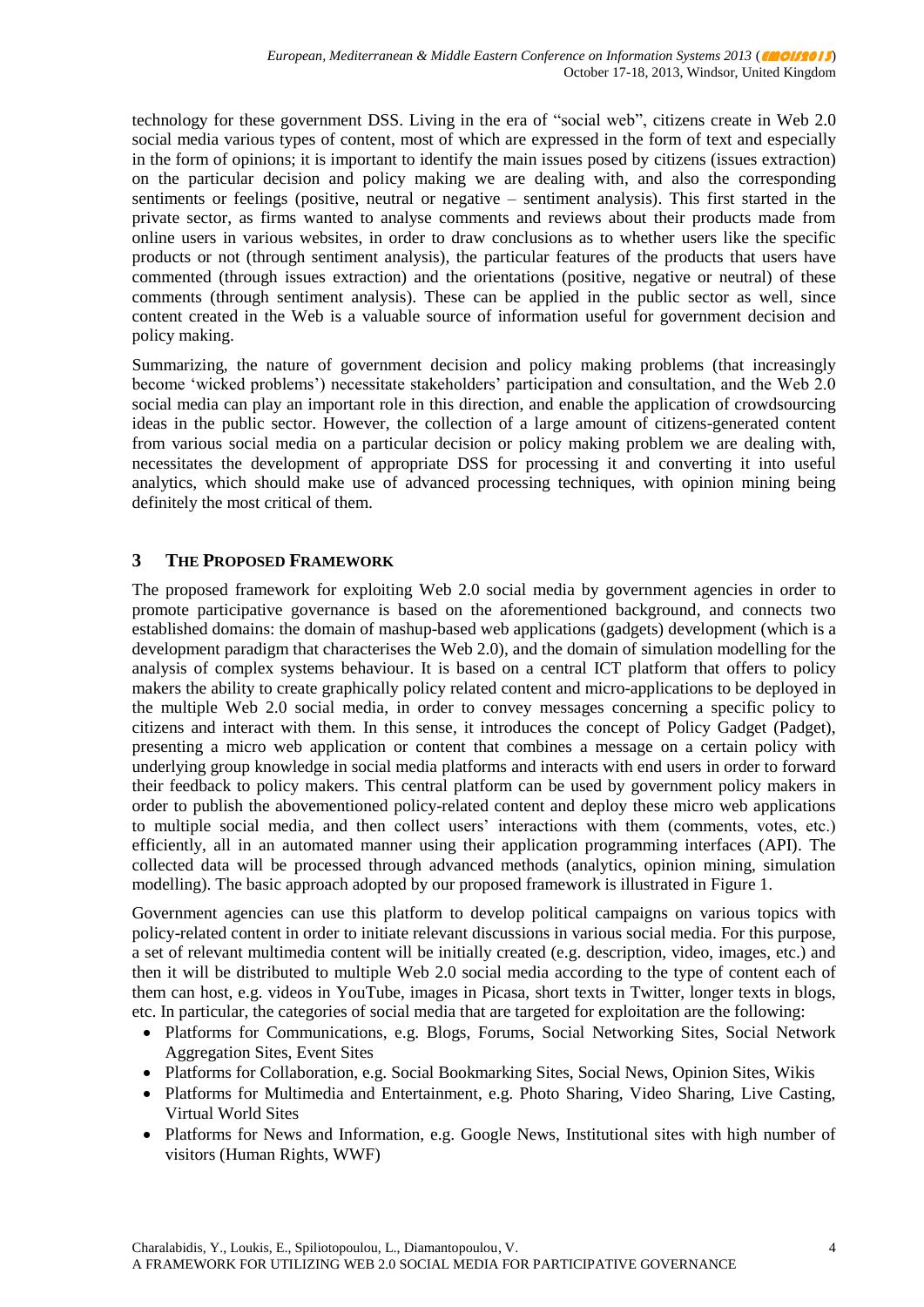• Platforms for Policy Making and Public Participation, e.g. governmental organizations' forums, blogs, petitions



*Figure 1. The basic approach of the proposed framework*

For examining the technological feasibility of this framework, the APIs of the most popular social media (Facebook, Twitter, YouTube, LinkedIn, Blogger, Delicious, Flickr, Picasa, Digg and Ustream) have been analysed. For each one of them we examined the following characteristics:

- Available APIs and types of provided capabilities
- Capabilities for pushing content through their API (e.g. posts, photos, videos, rating, voting, etc.)
- Capabilities for retrieving content through their API (e.g. comments on posts, photos, videos, approved requests, etc.)
- Capabilities for deploying applications (gadgets) and interacting through them with social media users

It has been concluded that all these social media have a strategy of becoming more open and accessible and follow API standards attracting third parties to develop applications (Charalabidis et al., (2010). They provide rich functionality through their APIs for posting and retrieving content, exposing methods that provide third party developers with a growing set of capabilities. However, most of them have the policy of not hosting applications, so for them 'Padgets' can take only the form of content. Therefore, from this API analysis it can be concluded that the proposed framework is to a large extent technologically feasible.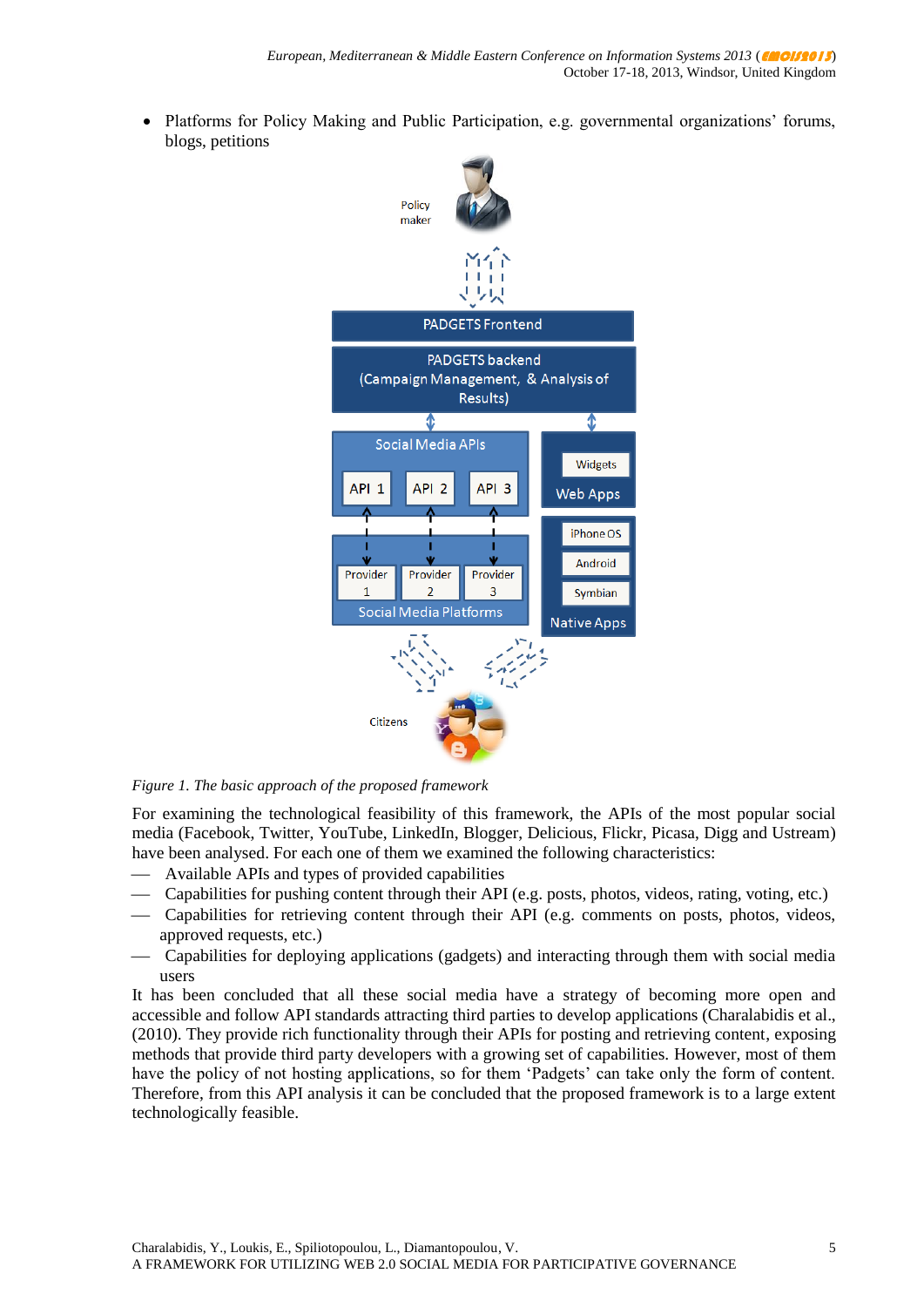# **4 ICT PLATFORM ARCHITECTURE**

The technological architecture of an ICT platform that supports the application of the above framework has been designed, based on detailed functional requirements of the user-partners of the PADGETS project (Greek ICT Observatory, supervised by the Ministry of Finance, Piedmont Region, Italy, and Centre of eGovernance Development, Slovenia), and is shown in Figure 2. We can see that it consists of two main areas:

I. The Front-end area. It includes three sub-areas. The first of them provides to the policy maker an interface through the Web (enabling login/register, getting input for setting up a social media campaign, presenting citizens" feedback on policy-related content posting by government, presenting in a graphical way the results, etc.). Additionally the Mobile Native Application and Widget sub-areas, provide alternative platform access interfaces, both for policy makers and for citizens.

II. The Back-end area. It includes three sub-areas. The first of them is the Publishing, Tracking and Storing Content Area, responsible for publishing the content in multiple social media and in various content types, monitoring citizens feedback on published content and storing all the relevant information (published content, user interactions, social media analytics). The second is the Service Discovery, Composition and Binding sub-area, responsible for providing the needed infrastructure for service communication internally among platform components and externally among these components with external systems (widgets, social media platforms). Finally, the third of them is the Decision Support sub-area, responsible for processing the citizens-generated content from the employed social media (= various types of citizens" interactions with the policy messages we have published in the social media, such as views, likes, retweets, textual comments) using various advanced techniques (analytics calculations, opinion mining, simulation modeling) in order to provide useful decision support to the policy maker.



*Figure 2. ICT-Platform Technological Architecture*

The above decision support sub-area is particularly important, so it is worth describing it in more detail. It consists of three layers. The first layer collects and processes the "raw analytics" provided by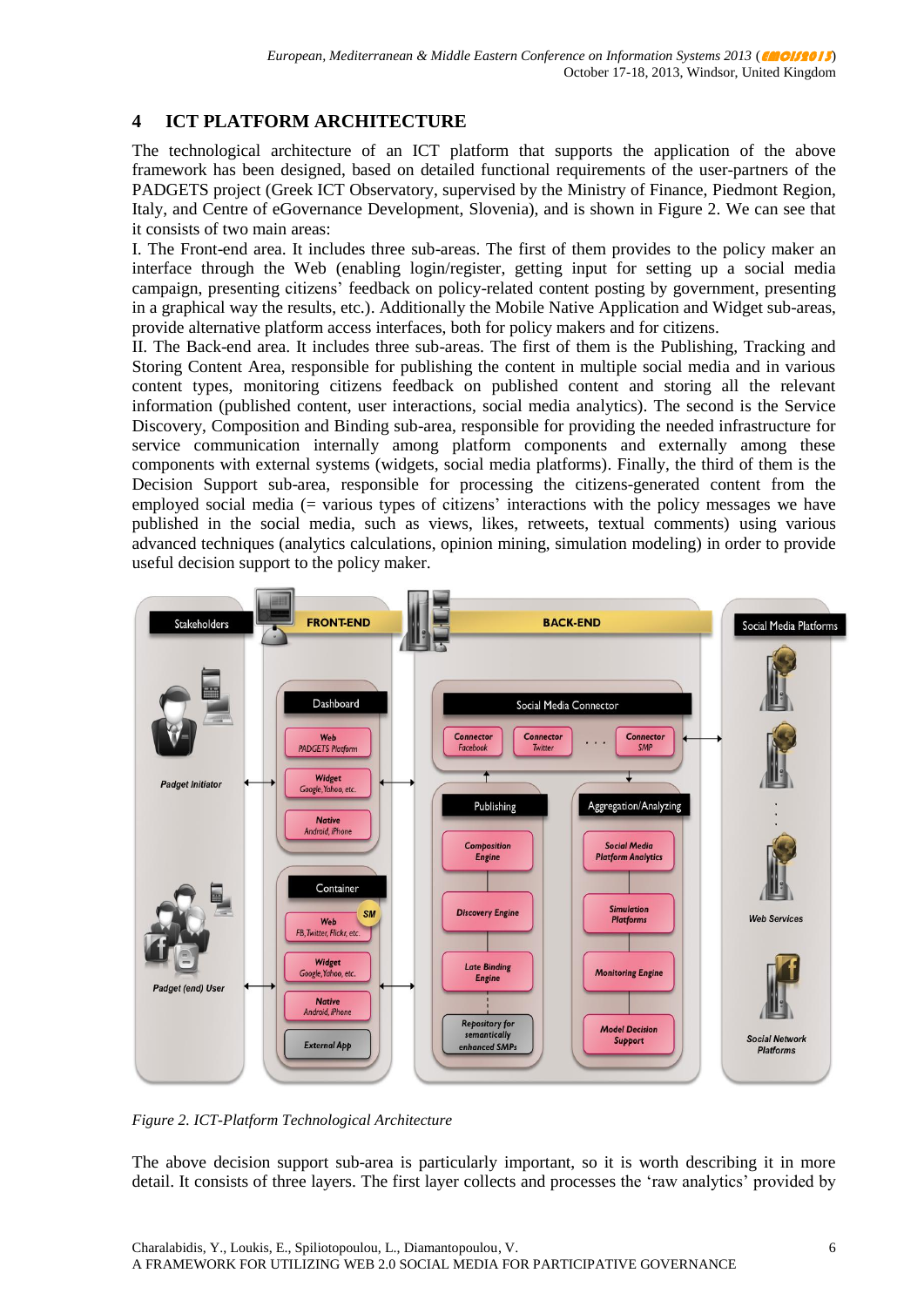the social media analytics engines. From our analysis of the most popular social media platforms and the capabilities that offer, we concluded that there is a very rich variety of raw analytics that can be provided by them, which can be exploited by our decision support components. The second layer provides more advanced analytics, called 'Padgets Analytics', which focuses on citizens' textual inputs (e.g. blog postings, comments, opinions, etc.) in the chosen social media, processing them using opinion mining techniques extracting the general sentiments (positive, negative or neutral) of these comments and opinions on our policy messages, and also the main issues raised by citizens together with the corresponding sentiment orientations (Maragoudakis et al. 2011). Finally, the third layer performs simulation modelling, having mainly two objectives: estimation of the outcomes of various citizens" proposals on the public policies under discussion, and also forecasting the future levels of citizens" interest in and awareness of these policies. The simulation modelling takes as input various indicators produced by the other two aforementioned layers (Charalabidis et al., 2011).

The second opinion mining layer will perform the following three types of tasks (Maragoudakis et al., 2011):

- Classification of an opinionated text as expressing as a whole a positive, negative or neutral opinion (this is referred to as document-level sentiment analysis)
- Classification of each sentence in a text, first as subjective or objective (i.e. determination of whether it expresses an opinion or not), and for each subjective sentence (i.e. expressing an opinion) classification as positive, negative or neutral (this known as sentence-level sentiment analysis)
- Extraction of specific features or subtopics commented by the author of the text, and for each feature identify the opinion orientation as positive, negative or neutral (this is referred to as feature-level sentiment analysis)

A process model for the above opinion mining tasks has been formulated, which consists of five stages:

I. Classification of each one of the posts on a policy as positive, negative or neutral, using documentlevel sentiment analysis, and calculation of relative frequencies of positive, negative and neutral posts.

II. Identification of the subjective sentences included in each one of the posts, and classification of each one of them as positive, negative or neutral, using sentence-level sentiment analysis.

III. Comparison and integration of findings from the above stages, and also of findings derived from the analysis of citizens" non-textual feedback; this will provide a more complete picture about citizens" general sentiments either positive or negative about government policies.

IV. Identification of the main raised issues by further processing of all posts on a specific policy, using feature extraction methods.

V. For each of these issues we perform classification of each sentence of it as positive, negative or neutral, using sentence-level sentiment analysis, and calculation of the relative frequencies of positive, negative or neutral subjective sentences. This will lead to the identification of not only the main issues raised by citizens, but also their general sentiments on them as well (e.g. positive/negative aspects or effects of a policy under discussion or application, improvement suggestions, etc.)

With respect to the simulation modelling, based on a literature review we identified two main approaches that can be adopted (Charalabidis et al., 2011):

a) System Dynamics, which allows modelling at a high/macro level and simulation of complex system in continuous time, so it can be quite useful for assessing the impacts or policy-related proposals (Forrester, 1961; Schwaninger et al., 2008). Complex systems are modelled as consisting of a number of "stocks" (employed/unemployed citizens, groups of citizens of various income-education levels, etc.), among which "flows" are taking place, which are influenced by system structure and rules (such as the ones defined by public policies). Thus, this specific approach is suitable for modelling and simulation of various policy options. Moreover, it has been used with great success in the past for modelling and simulation in various public policy related problems, so it has reached a good level of maturity in this area.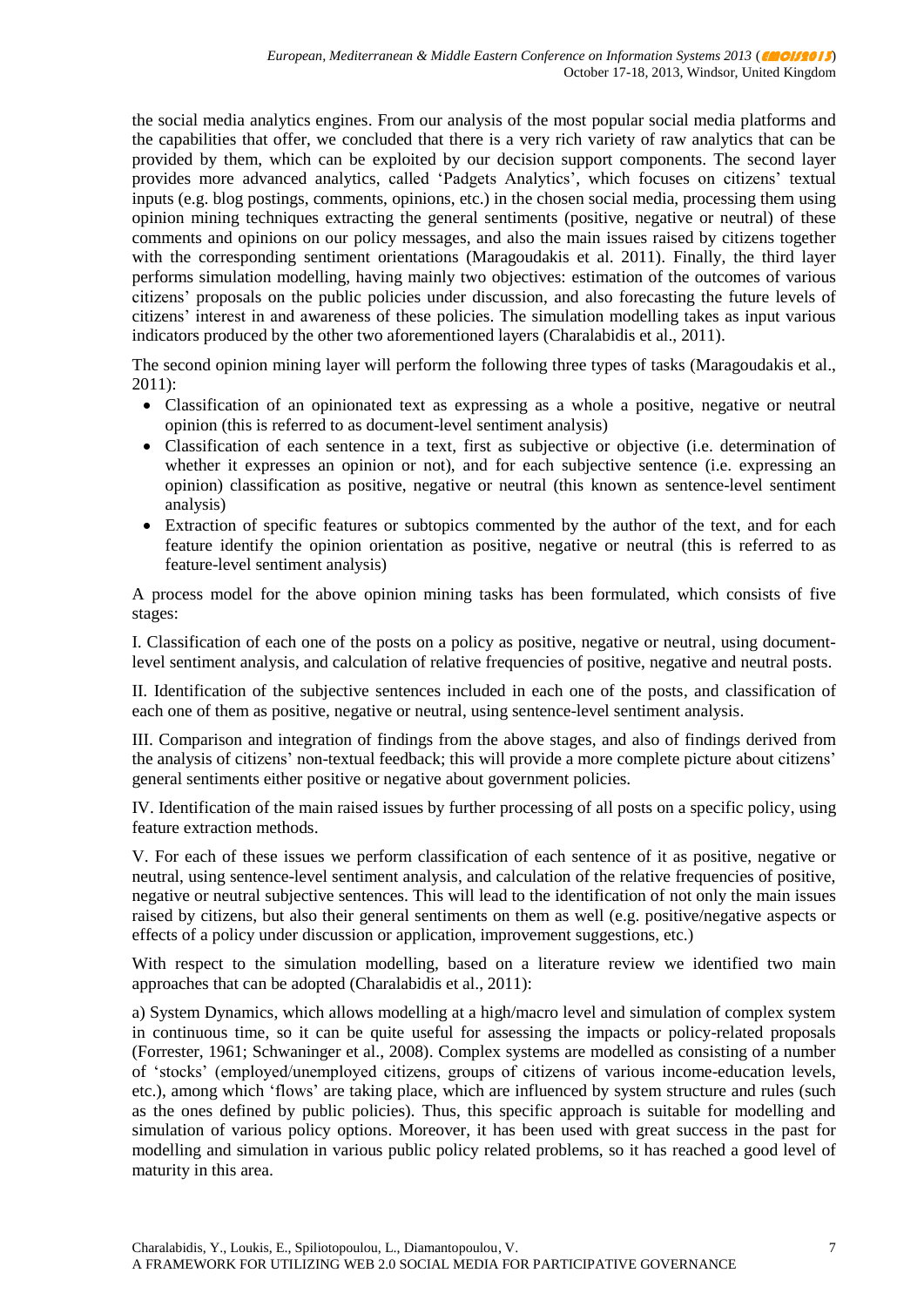b) Agent-based Modelling and Simulation, which is an approach used for modelling and simulation at both the meso and the macro level (Epstein, 1999; Ferro et al., 2010). It does not demand any definition about the basic structure of the system in order to estimate its behaviour, but it requires us to define the behaviour and interaction rules of individual units (e.g. enterprises, personnel, etc.). Taking into account that in most socio-economic systems it is easier to define the former than the latter, it seems that System Dynamics may be more beneficial than Agent-based Modelling and Simulation. However, for cases in which the behaviour of individual units is easier to be defined, the Agent-based Modelling and Simulation would be the preferable approach.

# **5 POLITICAL VALUE AND NOVELTY**

The proposed framework for exploiting Web 2.0 social media by government agencies for promoting participative government can offer significant political value. It can facilitate a broader, more inclusive and deeper citizens" e-participation in the formulation of public policies, through a systematic exploitation of the emerging and widely adopted Web 2.0 social media, allowing the involvement of multiple citizens" groups who do not usually visit government official e-participation websites. It can contribute to bringing government closer citizens, by exploiting electronic spaces extensively used by them, rather than expecting citizens to generate content in their governmental websites. In this way, the distance between policy making and society can be reduced. This approach can inform in a better way the decision and policy making process of government agencies, as it offers a low cost and high efficiency tool for identifying and understanding the opinions, concerns and priorities of various stakeholders. Giving to government agencies the capability to hear directly from citizens their thoughts and concerns in an online space, where they feel free to express their opinions and make some suggestions for improvements, enables the government agencies to decide about society's problems and needs using citizens input. Considering that policy design problems are "wicked", as mentioned previously (Rittel and Webber, 1973; Kunz and Rittel, 1979; Conklin, 2003), our approach enables a more intense interaction between stakeholders of a policy under discussion or application and government in an efficient way and at a low cost, so it can contribute to the reconciliation and integration of their different problem views and concerns.

The ability of gathering citizens' feedback from different online sources, each of them usually attracting different citizens" groups, in a single point, offers capabilities for a synthesis, and at the same time for a comparison among these groups. Therefore it generates value for all stakeholder groups: there can be low cost and efficient inputs for the policy makers on the one hand and convenient participation along with balanced policies for stakeholders on the other hand. Policy makers have the ability to start online campaigns in multiple social media during all the phases of policy making cycle (agenda setting, policy analysis, policy formulation, policy implementation, policy monitoring and evaluation, according to OECD (2003)).

The proposed framework brings significant novelties in government agencies' decision and policy making processes:

- Decrease of size, quality and frequency constraints in citizens' participation. Stakeholders have the opportunity to participate to any policy process they desire, at any time, providing as much effort as they are willing to give, using the tools that are familiar with
- Integrated social media management: the central platform offers to policy makers a web dashboard in order to observe the results of their online campaigns in all targeted social media, reducing in this way the complexity and heterogeneity derived from differences in terms of interfaces, functionalities and content when using different social media platforms
- Creation of an "open" decision support system, integrated with the activity carried out over social media platforms; this allows the establishment of a direct link between the decision process area and the external world for acquiring updated information.

The decision support component of the central platform offers numerous promising functionalities that generate knowledge in order to inform the decision making process. It allows the generation of snapshots of the levels of interest, awareness and acceptance of a specific policy, the creation of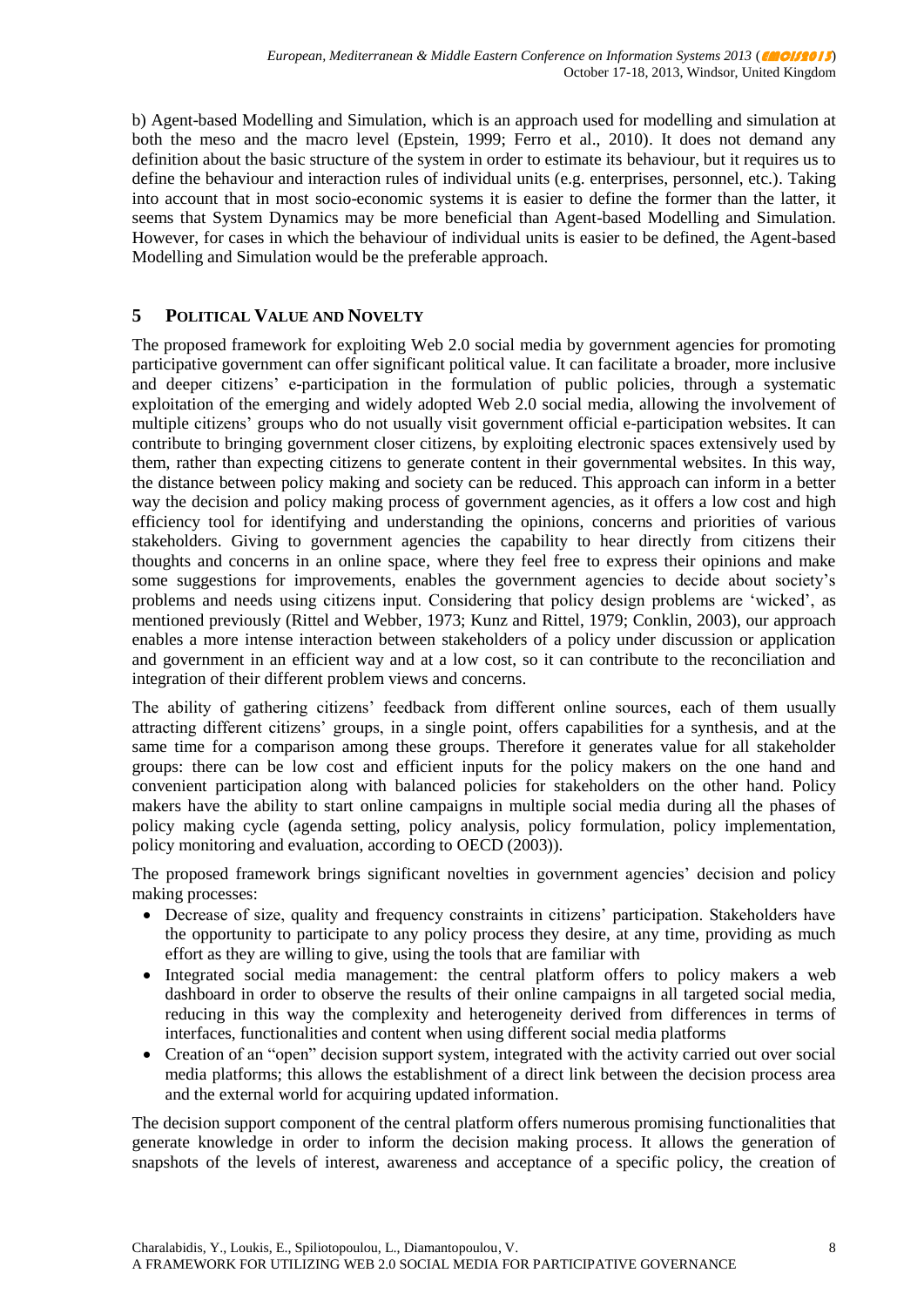possible multiple scenarios of how these levels vary over time and the display of relevant opinions from the users' interaction with the policy message.

#### **6 APPLICATION MODEL**

A typical application model of the proposed framework has been developed. Its application is usually initiated by a policy maker, who has to decide about a new policy, or a modification of an existing policy, and would like to exploit for this purpose citizens" knowledge and opinions. The process that needs to be followed consists of the following four steps:

1. The policy maker designs a campaign using the capabilities of the central ICT platform through a graphical user interface. He/she can add various types of multimedia content to the campaign (policy related text, images, video, etc.), and then define multiple social media. The policy maker can also formulate a padget application, which can contain content and various functionalities (e.g. voting, esurvey), in order to be deployed in some of these social media that allow this.

2. The beginning of a campaign takes place by publishing the above content and deploying the padget in the chosen social media.

3. Users interactions with the published content and the padget take place in various ways in these social media: users access on them, see the policy message, rate it and make some comments on it, or even vote (positively or negatively).

4. The above users" interactions are retrieved from all the used social media in the central ICT platform, and are processed there using various advanced techniques, in order to calculate useful analytics that provide assistance and support to the policy maker. This can be the end of a campaign, or it can lead to a second round of content publishing in these social media, so these steps 1 to 4 will be repeated, etc.

The above application model has been further elaborated leading to the development of a detailed campaign implementation model, which consists of six stages (preparatory activities, campaign preparation, community building, campaign launch, results monitoring, evaluation), and is shown in Figure 3.



*Figure 3. An implementation model of a campaign based on our proposed framework*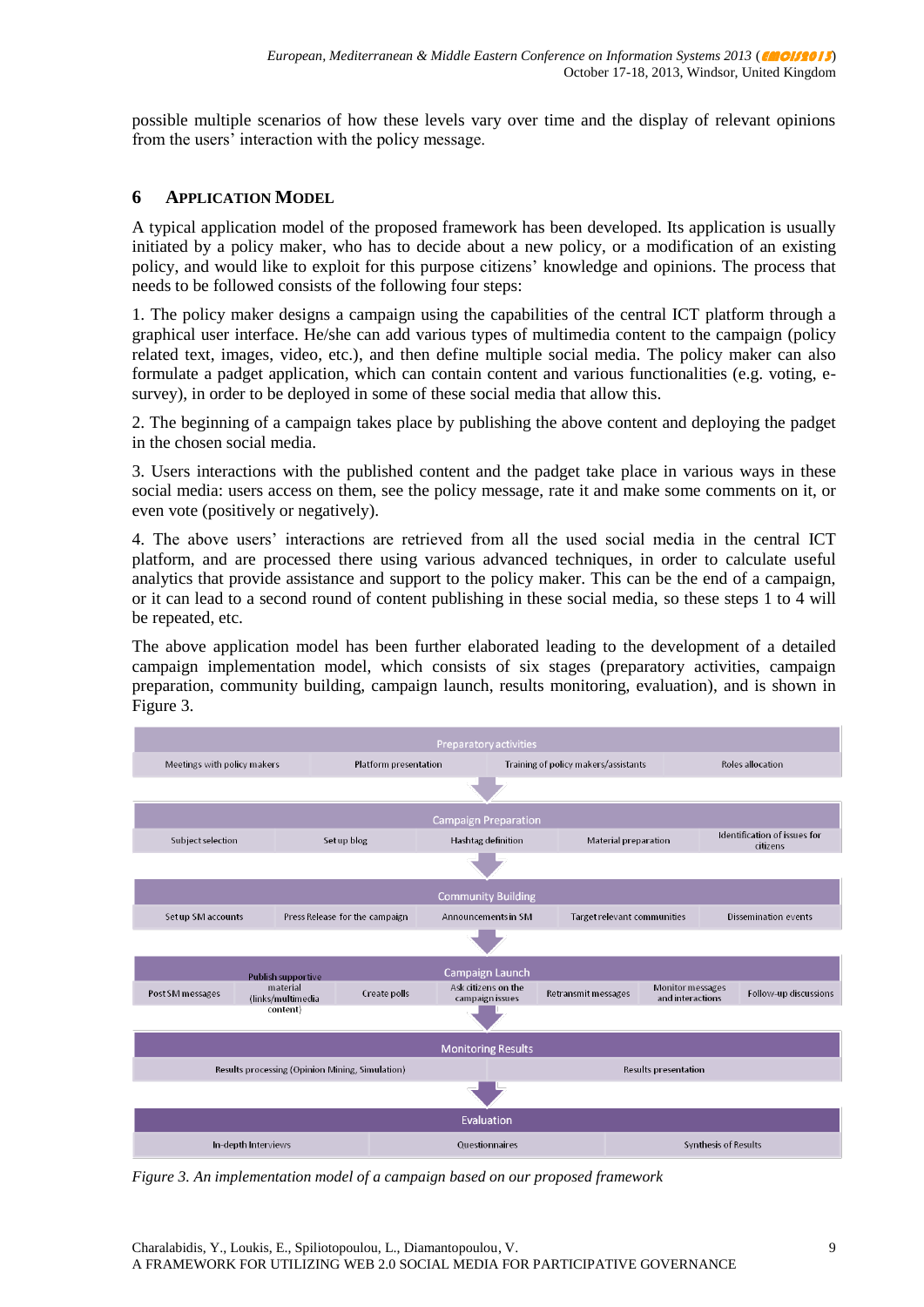# **7 EVALUATION MODEL**

An evaluation model for the proposed framework, as it is implemented using the central ICT platform described in section 4, has been developed, based on one hand subjective perceptions of the two main stakeholder groups, government policy makers (= campaign initiators) and citizens (= campaign participants), assessed through both quantitative and qualitative techniques, and also on the other hand on objective actual usage metrics. Its basic structure is shown below in Figure 4.

|                               | <b>Policy</b><br><b>Initiators</b>     | <b>Actions</b>                     | <b>Citizens</b>              |                      | <b>Actions</b>                                                                   |
|-------------------------------|----------------------------------------|------------------------------------|------------------------------|----------------------|----------------------------------------------------------------------------------|
| quantitative                  | Structured<br>questionnaires           | Send emails                        | Structured<br>questionnaires |                      | Links on<br>Android                                                              |
| qualitative                   | In depth<br>interviews                 | Skype or in<br>person<br>interview | <b>Short interviews</b>      |                      | In person with<br>special groups<br>of citizens (e.g.<br>workshops,<br>students) |
| <b>Actual</b><br><b>Usage</b> | <b>Relative</b><br>Platform<br>metrics | Platform<br><b>statistics</b>      | App<br>metrics               | <b>SM</b><br>metrics | App stats                                                                        |

*Figure 4. Basic Structure of the Evaluation Model*

Its main theoretical foundations are the Technology Acceptance Model (TAM) and Rogers" Diffusion of Innovation (DOI) theory. According to the TAM (Davis, 1989; Venkatesh and Davis, 2000; Venkatesh et al, 2003), the attitude towards using an IS, which finally determines the intention to use it and its actual use, is determined mainly by two characteristics of it: its perceived "ease of use" (= the degree to which potential users believe that using it would require minimal effort) and its perceived "usefulness" ( $=$  the degree to which potential users believe that using it will enhance their job performance). The DOI theory (Rogers, 2003) proposes five critical characteristics of an innovation that determine the degree of its adoption: relative advantage (= the degree to which an innovation is perceived as better than the idea, work practice or object it supersedes), compatibility (= the degree to which an innovation is perceived as being consistent with the existing values, past experiences, and needs of potential adopters), complexity (= the degree to which an innovation is perceived as difficult to understand, implement and use), trialability (= the degree to which an innovation may be experimented with on a limited scale basis). Based on the above theoretical foundations, each of the components of our evaluation model shown in Figure 4 has been further elaborated. For instance, in Figure 5 we can see the elaboration of the quantitative evaluation (through structured questionnaires) by the policy makers (initiators), whose main dimensions are ease of use, usefulness, attitude toward using and behavioural intentions to use (taken from TAM), and also relative advantage, observability, compatibility, trialability and complexity-simplicity (taken from DOI).

The above evaluation should be based on real-life applications of the proposed framework. For this purpose pilot applications are already in progress, in cooperation with four Greek Members of the European Parliament (MEP). The MEPs seems to be the most suitable persons to play the role of the policy makers in these pilot applications. They will be responsible for defining the main topics of the campaigns, formulating the main policy messages of them and creating the relevant multi-media content, monitoring the evolution of the campaigns and finally examining the results. The main topics of these pilot applications/campaigns will be: renewable energy sources, immigration issues, renegotiation of Greek Memorandum terms and growth prospects within the financial crisis. The main social media that will be used for these pilot applications/campaigns are the Facebook and Twitter accounts of the four involved MEPs, while links to them will be placed in their official webpages. Also, their Twitter accounts will be connected with other experts' Twitter accounts, so that a network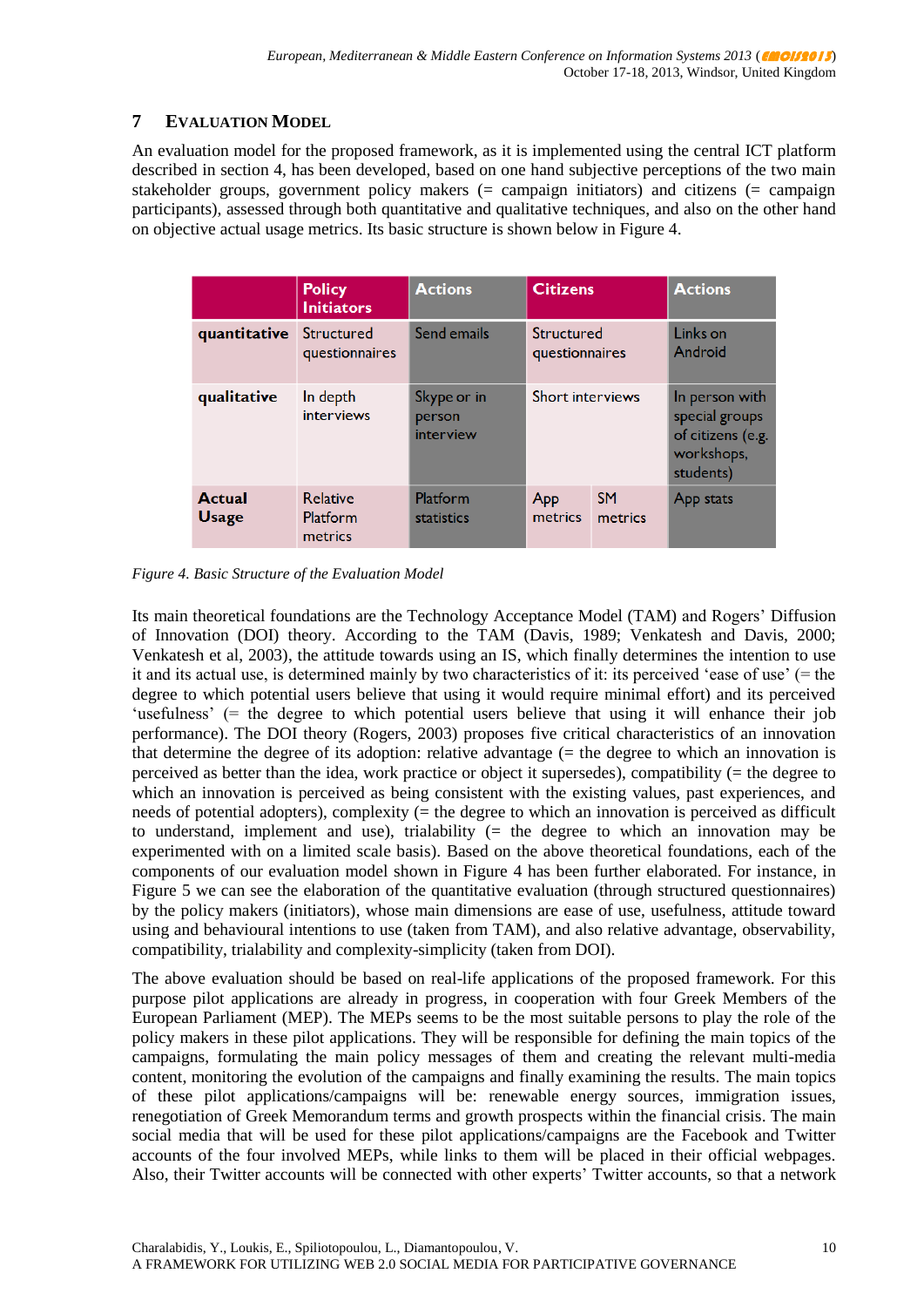can be created. Furthermore, YouTube will be used as well as a supplementary channel in these campaigns in order to support multimedia content presentation.



9 *Figure 5. Elaboration of quantitative evaluation by policy makers*

#### **8 AN EXTENSION OF THE PROPOSED FRAMEWORK: PASSIVE CROWDSOURCING**

Since our proposed framework is a form of "active crowdsourcing" (i.e. the government is actively asking for citizens" comments, opinions, suggestions and ideas on a topic it defines through postings in several social media), an extension of it can be its combination with "passive/non-moderated crowdsourcing". The basic idea is illustrated in Figure 6.



*Figure 6. Combination of passive and active crowdsourcing by government agencies*

In particular, before publishing some content in several social media (mainly in the accounts of the government agency) on a policy (under development or modification), it is useful to collect relevant content (on the topic of this policy) from a much wider set of social media (e.g. all the important political blogs or news sites of the country), which has been developed there without any direct stimulation by the government, and analyze it in order to identify the main problems and issues raised by citizens in this domain (using opinion mining techniques, such as issues extraction, arguments extraction, sentiment analysis).This will allow the formulation of appropriate policies for addressing these problems and issues, which will be then published in several social media in order to get citizens" feedback from them using the framework and the platform described in the previous sections of this paper. This active crowdsourcing can then be followed by a new round of passive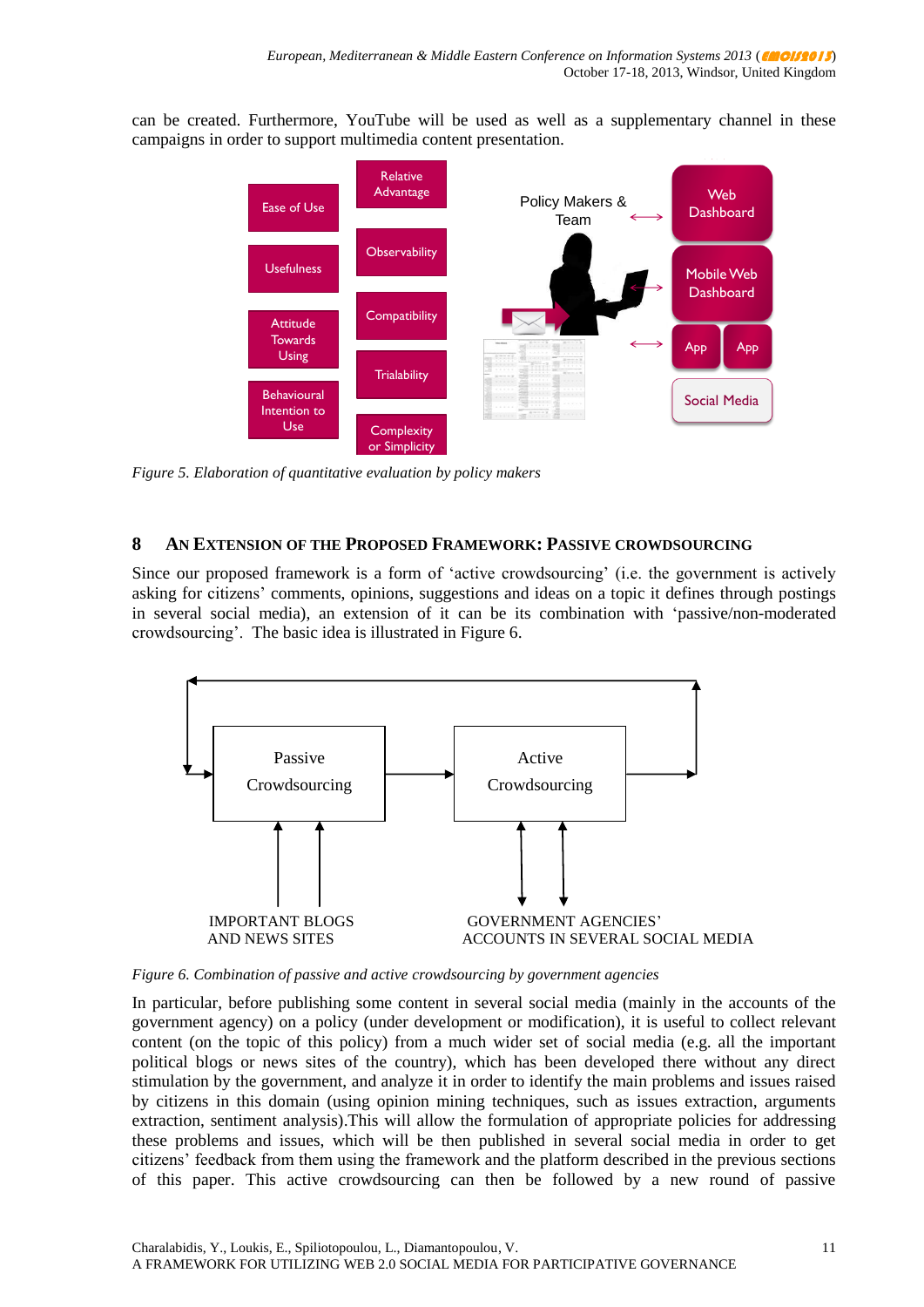crowdsourcing (in order to find out what is the response and feedback of the society to the above policies) and then again active crowdsourcing (with some new government postings responding to the above responses and feedback of the society, with clarifications or possible improvements or even new policy options), etc. We expect this combination of passive and active crowdsourcing to be a strong mechanism of intensive and effective communication between government and society.

#### **9 CONCLUSIONS**

For several decades public participation in government decision and policy making has been a consistent objective in many countries all over the world. The ICT, and especially the Internet, provide an additional strong and low cost channel for public participation. In order to exploit it government agencies created official e-participation websites for interacting with citizens, however their usage by citizens was below expectations. The emergence of Web 2.0 social media creates opportunities for achieving a wider public participation through them. Social media are already extensively used by citizens for political debates and for organizing and coordinating political activity. Therefore governments cannot be absent from them, and should efficiently organize their presence in multiple social media so that they can express their positions on various policies under development or modification, hear citizens" opinions and suggestions, and finally gain a better understanding of their attitudes and needs. These new communication channels have been initially exploited by private sector firms, in order to support mainly their marketing and customer relations functions, and this provided motivation for considerable research in order to develop frameworks and practices for the effective utilization of these new communication media in the private sector. Government started exploiting the high capabilities and popularity of the social media much later, so there has been much less research concerning their effective utilization by government agencies.

Taking these into consideration, it is necessary to generate knowledge on how social media can be used effectively by government agencies, in order to enhance citizens' participation in their decision and policy making processes, so it is important to develop frameworks and model practices for this purpose. This paper makes the following contributions in this direction:

i) It proposes a framework for the efficient exploitation of social media by government agencies for promoting participative governance, based on a central ICT platform, which can publish content and micro-applications related to a specific policy to multiple social media, collect citizens" interactions with them from these social media, both automatically using their APIs, and finally use advanced processing of these interaction data using a wide spectrum of techniques (web analytics, opinion mining, simulation modelling). Furthermore, it analyzes the political value that the proposed framework can provide, in cooperation with the user-partners of the PADGETS project (Greek ICT Observatory, supervised by the Ministry of Finance, the Piedmont Region in Italy and the Centre of eGovernance Development in Slovenia).

ii) It also develops a higher level model for the practical application of the proposed framework, and then elaborates it further, developing a more detailed application model,

iii) and also a model for its evaluation based on sound theoretical foundations (the technology acceptance model (TAM), and the diffusion of innovation (DOI) model).

iv) Finally, it proposes an extension of the above framework, which combines active/moderated and passive/non-moderated crowdsourcing.

The above two proposed approaches (active/moderated and passive/non-moderated crowdsourcing) offer a strong mechanism of intensive communication between government and society, and enable a more direct interaction among the different stakeholders of a policy under discussion or application, efficiently and at a low cost, which can lead to better and more socially-rooted government policies. It should be mentioned that the application of these approaches in government agencies will be a radical change of how they are handling public participation and e-participation, and in general will lead to new and more participative approaches to governance. While their current dominant e-participation approach is based on the development and use of a single e-participation channel, having the form of an official government e-participation website, the new proposed approach is a multi-channel one,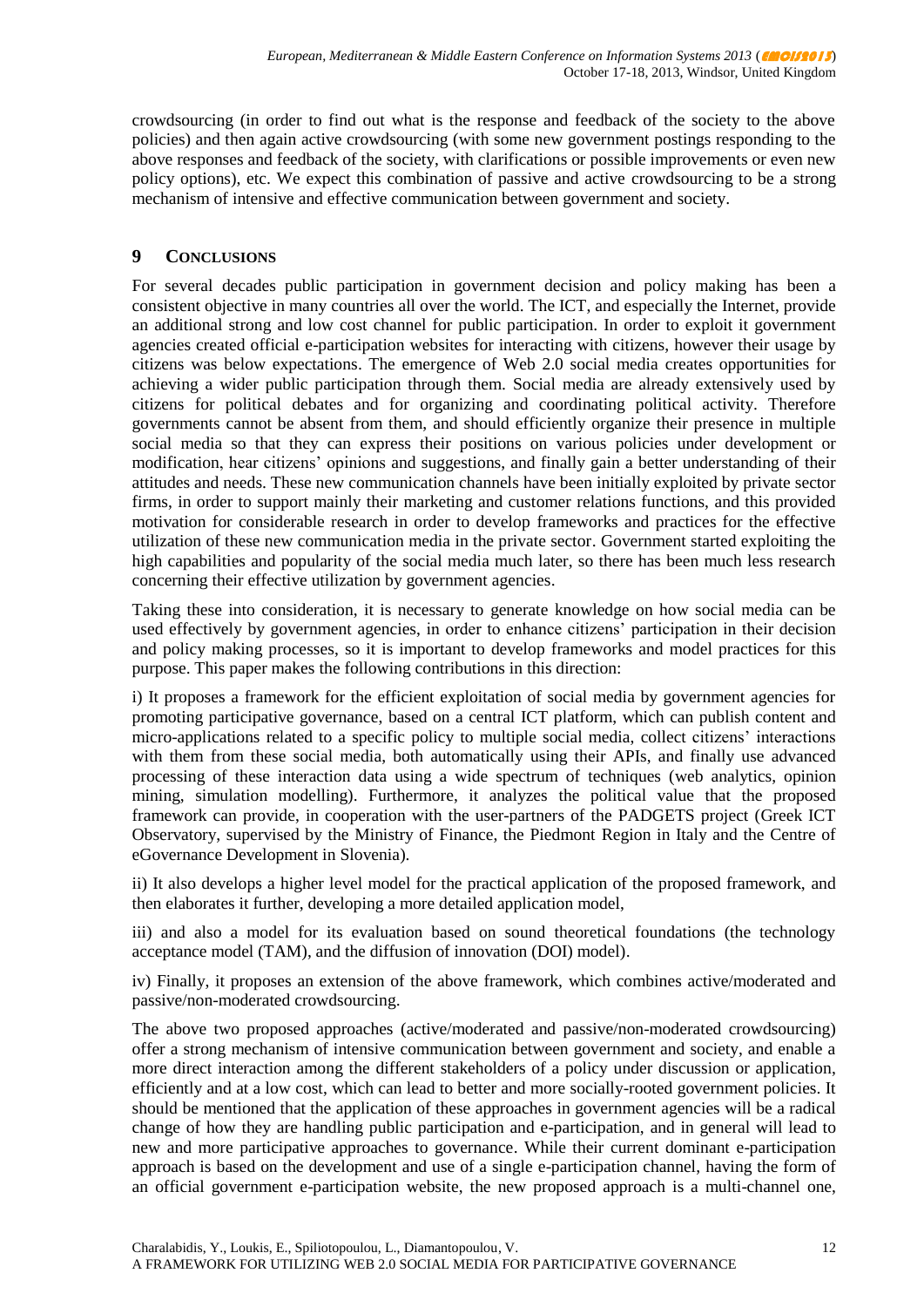using both the existing channel (official e-participation website) and additionally a set of social media channels with different structure, language, target audience and characteristics. It will be characterised by a more extensive and close interaction with more heterogeneous citizens" groups, and the government agencies should be prepared for this.

For the above reasons this innovative approach will need some changes in government agencies, mainly at three levels: the organizational, human resources and technological level. In particular, it will need:

- The creation of a new organizational unit in order to manage the presence and profile of the government agency in these multiple e-participation channels, and to analyze the large volume of structured (e.g. ratings) and unstructured data (e.g. posts in textual form) that will be created in these channels by citizens.
- New advanced processes should be established so that the results and the conclusions derived from the analysis of these structured and unstructured data can be integrated in the policy making processes of government agencies.
- The human resources of the new aforementioned units must acquire new specialized skills for organizing and managing in an efficient manner the new electronic modes of communication with citizens. Government agencies" personnel should become familiar with the structure, language and style of interaction in the Web 2.0 social media, which are in fact quite different from the ones of the "traditional" communication between government and citizens.
- At the technological level, the analysis of the large volume of the unstructured data provided in the form of text and collected from these multiple electronic channels will require highly specialized ICT-based tools for text analysis and opinion mining. These tools will have to be integrated with the technological infrastructure of government agencies and will also need specific language resources, such as lexicons of polar words, synonyms and antonyms, in order to be effective.

Further research is in progress in order to validate and evaluate the proposed framework at the technological, organizational and political level, based on its pilot applications mentioned in section 7, as part of the PADGETS project. This research will allow a first assessment of the value that the proposed framework can offer, its strengths and weaknesses, and probably the required improvements of the ICT platform and/or the application/campaigning processes. Finally, a similar validation and evaluation of the proposed extension will be conducted as part of the NOMAD project.

# **10 REFERENCES**

- Agarwal, N., Lim, M., & Wigand, R. (2011). Finding her Master"s Voice: the Power of Collective Action among Female Muslim Bloggers. Paper presented at the Proceedings of the 19th European Conference on Information Systems, Helsinki, Finland.
- Brabham, D. C. (2008). Crowdsourcing as a model for problem solving: An introduction and cases. Convergence: The International Journal of Research into New Media Technologies, 14(1), 75-90.
- Benčina, J. (2007). Web-based Decision Support System for the Public Sector Comprising Linguistic Variables. Informatica, 31, 311–323.
- Beers, `P. J., Boshuizen H. P. A. E., Kirschner P. A., & Van den Bossche P. (2002). Decision-support and Complexity in Decision Making. Paper presented at the 5th Junior Researchers of EARLI Conference, Amsterdam, Netherlands.
- Bertot, J. C., Jaeger, P. T. and Grimes J. M. (2012). Promoting transparency and accountability through ICTs, social media, and collaborative e-government. Transforming Government: People, Process and Policy,  $6(1)$ ,  $78 - 91$ .
- Charalabidis, Y., Gionis, G., & Loukis, E. (2010). Policy Processes Support through Interoperability with Social Media, Paper presented at the 5th Mediterranean Conference on Information Systems 2010, Haifa, Israel.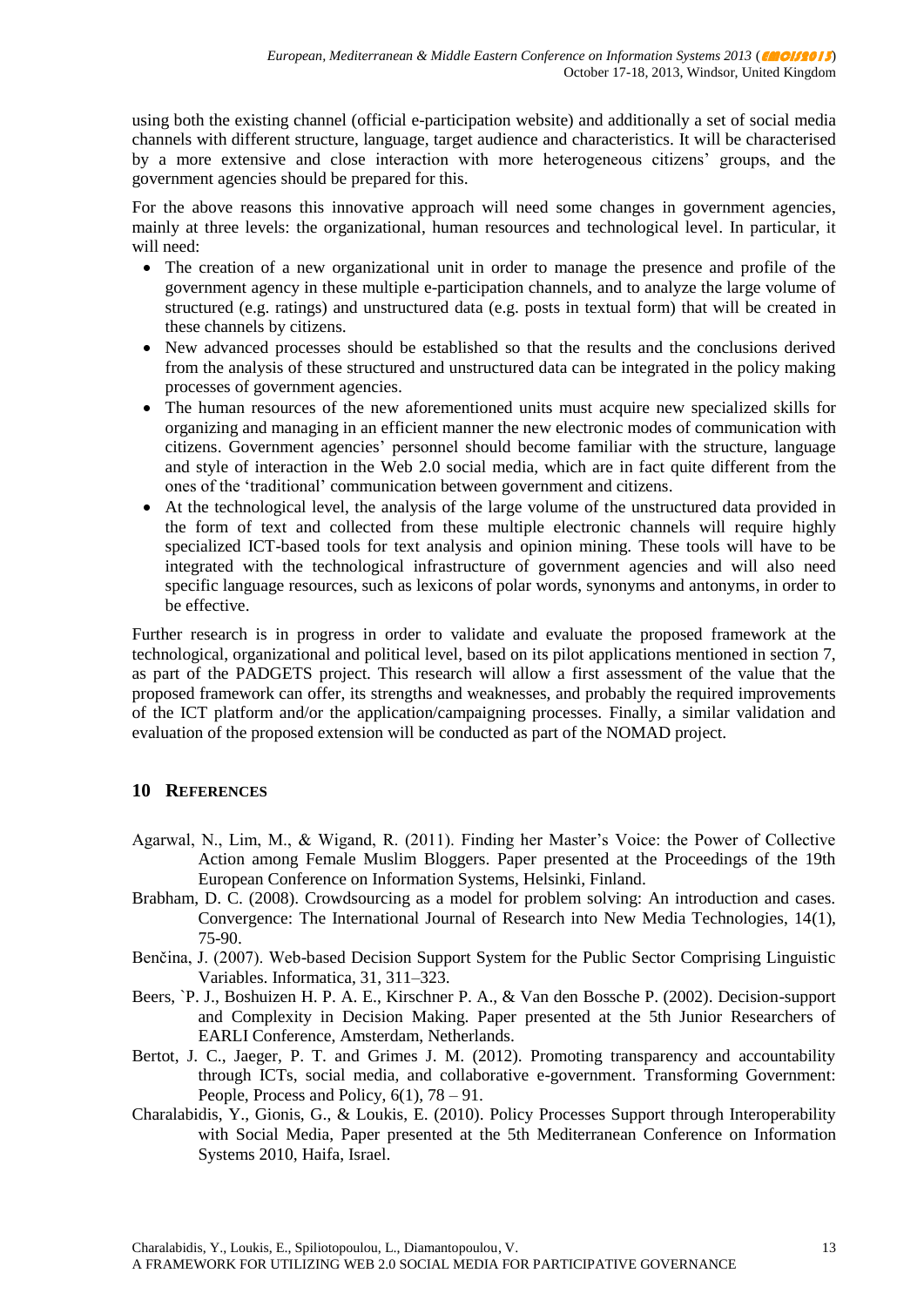- Charalabidis, Y., Loukis, E., & Androutsopoulou, A. (2011). Enhancing Participative Policy Making Through Simulation Modelling  $-A$  State of the Art Review. Paper presented at the European Mediterranean Conference on Information Systems 2011, 30-31, Athens, Greece.
- Chun, S. A. and Luna Reyes, L. F. (2012). Editorial Social media in government. Government Information Quarterly, 29, 441–445.
- Commission of the European Communities. (2006). i2010 eGovernment Action Plan: Accelerating eGovernment in Europe for the Benefit of All. SEC(2006) 511.
- Commission of the European Communities (2009). European eParticipation Summary Report. Retrieved from http://ec.europa.eu/information\_society/newsroom/cf//document.cfm? action=display&doc\_id=1499
- Commission of the European Communities (2010). A digital Agenda for Europe. SEC(2010) 245.
- Conklin, J., & Begeman, M. (1989). gIBIS: A tool for all reasons. Journal of the American Society for Information Science, 40(3), 200 – 213.
- Conklin J. (2003). Dialog Mapping: Reflections on an Industrial Strength Case Study. In P. Kirschner, S. Buckingham Shum and C. Carr (Eds.), Visualizing Argumentation: Software Tools for Collaborative and Educational Sense-Making). London: Springer Verlag.
- Courtney, J. F. (2001). Decision making and knowledge management in inquiring organizations: toward a new decision-making paradigm for DSS. Decision Support Systems, 31(1), 17-38.
- Davis, F. D. (1989). Perceived usefulness, perceived ease of use, and user acceptance of information technology. MIS Quarterly, 13(3), 319-339.
- Constantinides, E. (2009). Social Media/Web 2.0 as Marketing Parameter: An Introduction. Paper presented at the 8th International Congress Marketing Trends, Paris, France.
- Constantinides, E. (2010). In Bharati, P., Lee, I., & Chaudhury, A. (Eds.), Connecting Small and Medium Enterprises to the New Consumer: The Web 2.0 as Marketing Tool. In Global Perspectives on Small and Medium Enterprises and Strategic Information Systems: International Approaches, Hershey, IGI Global.
- Dwivedi, Y., Williams, M., Ramdani, B., Niranjan, S., & Weerakkody, V. (2011). Understanding Factors for Successful Adoption of Web 2.0 Applications. Paper presented at the 19th European Conference on Information Systems, Helsinki, Finland.
- Epstein, J. M. (1999). Agent-based computational models and generative social science. Complexity, 4(5), 41-60.
- Evans, L. L (2010). Social Media Marketing Strategies for Engaging in Facebook, Twitter and other Social Media, USA: Que Publishing.
- Ferro, E., Caroleo, B., Cantamessa, M., & Leo, M. (2010). ICT Diffusion in an Aging Society: A Scenario Analysis. Paper presented at the 9th International Federation for Information Processing, WG 8.5 International Conference on Electronic Government, Lausanne, Switzerland.
- Forrester, J. (1961). Industrial Dynamics. Cambridge, MA: Productivity Press.
- Howe, J. (2006). The Rise of Crowdsourcing. Wired 4.6.
- Kamel, S. (1998). Decision Support Systems and Strategic Public Sector Decision Making in Egypt. Working Paper No. 3, Information Systems for Public Sector Management. Retrieved from http://www.sed.manchester.ac.uk/idpm/research/publications/wp/igovernment/documents/ig ov\_wp03.pdf
- Kunz, W., & Rittel, H. (1979). Issues as Elements of Information Systems. Institute of Urban & Regional Development, University of California, Berkley.
- Larsson, A., & Moe, H. (2011). Who Tweets? Tracking Microblogging Use in the 2010 Swedish Election Campaign. Paper presented at the 19th European Conference on Information Systems, Helsinki, Finland.
- Lévy, P. (1997). Collective Intelligence: Mankind's Emerging World in Cyberspace. New York: Plenum.
- Loukis, E., Macintosh, A., & Charalabidis, Y. (2011). Editorial of the Special Issue on E-Participation in Southern Europe and the Balkans: Issues of democracy and participation via electronic media. Journal of Balkan and Near East Studies, 13(1), 1-12.
- Maragoudakis, M., Loukis, E., & Charalabidis, Y. (2011). A Review of Opinion Mining Methods for Analyzing Citizens" Contributions in Public Policy Debate. Paper presented at the 3rd